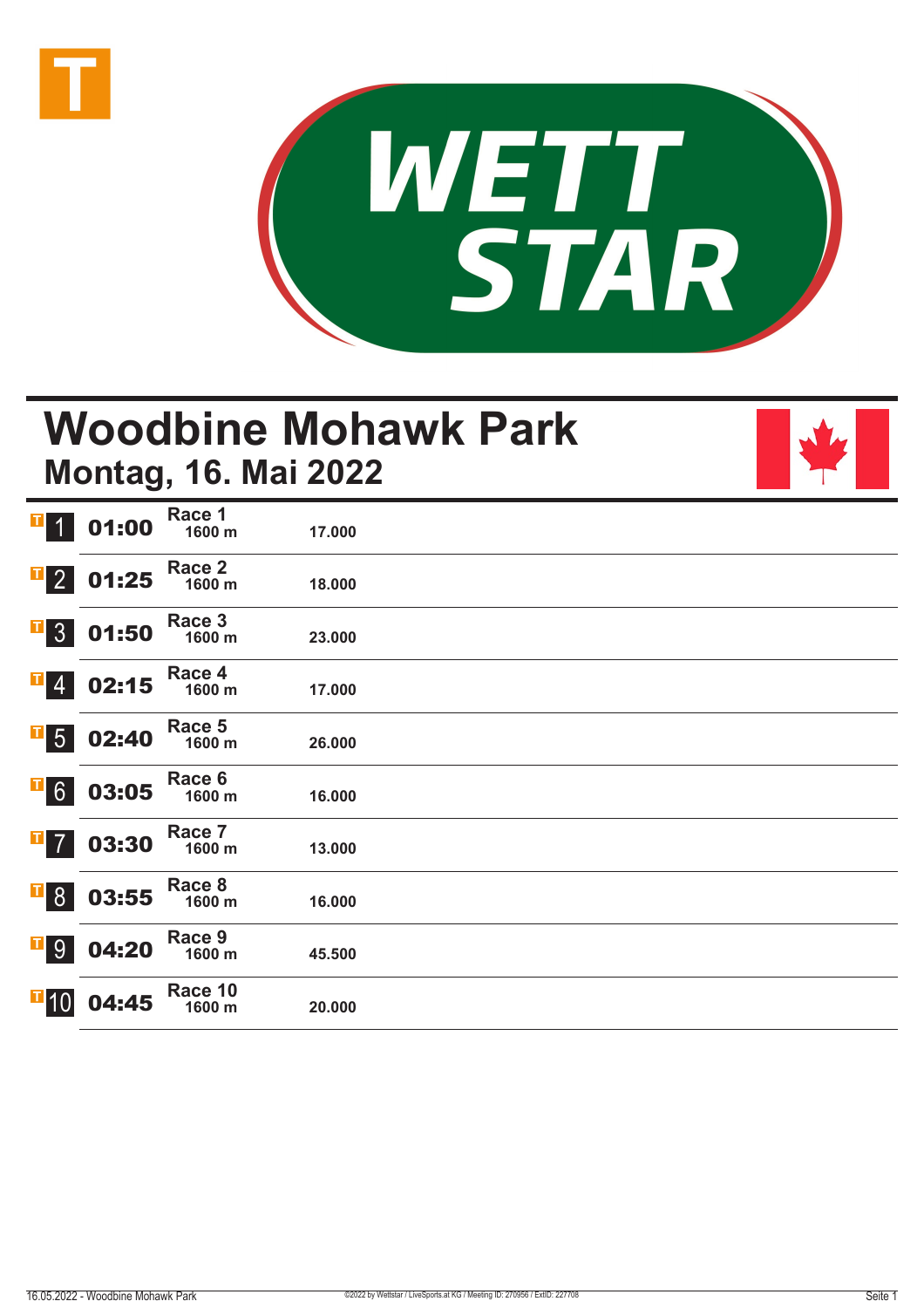| 16.05.2022 - Woodbine Mohawk Park |                               |                     |    | Rennen#11         |    |                        |    |                      | Seite 2 |
|-----------------------------------|-------------------------------|---------------------|----|-------------------|----|------------------------|----|----------------------|---------|
|                                   | <b>WANN STARTET IHR PFERD</b> |                     |    |                   |    |                        |    |                      |         |
| A Boy Named Suuzz                 |                               | Dunes Beach         |    | Inaminute Hanover |    | Mikey Mass             |    | Royal Leaf           |         |
| Air Strike                        |                               | Esquire             |    | Inn At Rodanthe   |    | Mikis Big Guy          |    | Royal Renegade       |         |
| All The Truth                     | 10                            | Farmers Tan         |    | Jara              |    | Mister Walker          |    | Shes Got Pizazz      |         |
| All Wrapped Up                    | 10                            | Finkle Is Einhorn   |    | Juju Hanover      |    | Mr Contestant          |    | Sheswildnfree        |         |
| Arrakis                           |                               | Forbidden Trade     |    | Julerica          |    | Muscle Envy            |    | Spartan General      |         |
| Art Of Fire                       |                               | Free Willy Hanover  | 10 | Kameran Hanover   |    | Muscle Fashion         |    | Sports Jacket        |         |
| Bautista                          |                               | French Perfume      |    | Kobra Kai         |    | Mystic                 |    | Stay Close           |         |
| <b>Bettor Notbitter A</b>         |                               | Gettin Intuit       |    | L Dees Patrick    |    | On A Streak            |    | Sundance Lou         |         |
| <b>Buck Dancer</b>                |                               | <b>Gold Edition</b> | 10 | Lazzaro           |    | Oney Hall              |    | Swans Honey          |         |
| Cacio E Pepe                      |                               | Goodgollymissmolly  |    | Legal Bettor      |    | Patriarch Hanover      |    | The Optimist         |         |
| Camara Moment                     |                               | Heresthatmanagain   |    | Lenis             |    | <b>Patricks Choice</b> |    | The Prince           |         |
| Century Inspector                 |                               | Hesohot Hanover     |    | Life Is A Feast   | 10 | Pemberton              |    | Thee Desperado       |         |
| Choreographer                     |                               | Hone The Tone       |    | Logan Park        |    | Perfetto               |    | Tony Cash            |         |
| Combs Hanover                     |                               | Hp Mama B           | 10 | Lvons Pride       |    | Phoenix                | 10 | <b>Treasured Tee</b> |         |
| Cortez The Killer                 |                               | Hp Royal Theo       | 10 | Macallan          |    | Pikachu Hanover        |    | Truffles Too         | 10      |
| Derf Hanover                      |                               | I Got The Looks     |    | Machin A Trick    |    | Princesspartypants     |    | Tuckers Out          |         |
| Dewtifuls Grace                   |                               | Iglare Am           |    | Magic Wanda       |    | <b>Real Wicked</b>     |    | Wishyoudtellme       |         |
| Dream Nation                      |                               | Illusional          |    | Make It Come True |    | Rowlen                 |    | Y S Mathis Bro       |         |

## **WANN STARTET IHR JOCKEY / FAHRER...**

| Austin Sorrie<br>Chris Christoforou<br>Douglas Mcnair<br>Jean Renaud<br>Louis-Philippe Roy<br><b>Richard Zeron</b> | 5.7.10<br>1,3,6,9<br>2,4,5,7,8,9,10<br>2,4,6,7,8,9,10 | <b>Bob Mcclure</b><br>Colin Kelly<br>George Ketros<br>Jody Jamieson<br>Patrick Hudon<br>Roger Mayotte | 1,2,3,4,5,7,8,9,10<br>4,7<br>1,3,4,5,7,10<br>1,3,6 | <b>Brett Macdonald</b><br>Dagfin Henriksen<br>James Macdonald<br>Jonathan Drury<br>Paul Macdonell<br>Scott Young | 1.2.3.4.5.6.7.8.9.10<br>2,5,8,10<br>3,5,8<br>3,5,6 |
|--------------------------------------------------------------------------------------------------------------------|-------------------------------------------------------|-------------------------------------------------------------------------------------------------------|----------------------------------------------------|------------------------------------------------------------------------------------------------------------------|----------------------------------------------------|
| Sylvain Filion<br><b>Tyler Moore</b>                                                                               | 2,3,4,5,6,7,8,10                                      | <b>Travis Cullen</b>                                                                                  | 2,4,6,10                                           | <b>Trevor Henry</b>                                                                                              | 1,2,3,4,5,6,7,8,9,10                               |

### **WANN STARTET IHR TRAINER...**

| Alan Fair<br><b>Blair Burgess</b><br>Camilla Christoforou<br>Dagfin Henriksen<br><b>Francis Guillemette</b><br>Jacques Dupont<br>Joe Pereira<br>Luc Blais<br>Patrick Hudon<br>R Mcnair<br><b>Richard Zeron</b> | 10<br>6,9<br>7,8<br>.3.5.9 | Anthony Beaton<br><b>Brent Belore</b><br>Carmen Auciello<br>David Menary<br>George Ketros<br>Jason Mcginnis<br>Joshua Mckibbin<br>Mark Goddard<br>Patrick Lang<br>Randy Marriage<br>Robert Fellows | 2,5,7,10<br>1.4<br>5,8<br>3,4<br>4.5.6.10 | Benjamin Wallace<br><b>Brett Lester</b><br><b>Chantal Mitchell</b><br>Dominic Gladu<br><b>Gerard Demers</b><br>Jerry Duford<br>Kenneth Switzer<br><b>Mitchell Tierney</b><br>Paul Macdonell<br>Rene Dion<br>Robert Mcintosh | 2,4<br>5,6,8,10 | Benoit Baillargeon<br>Brian Lee<br><b>Chrislin Nother</b><br>Doug Brown<br><b>Herbert Holland</b><br>Jodie Cullen<br>Kevin Benn<br>Nick Gallucci<br>Paul Walker<br><b>Richard Moreau</b><br>Roger Mayotte | 3,10<br>4.۱<br>1.9<br>2,4,7,8,9,10<br>1.6 |
|----------------------------------------------------------------------------------------------------------------------------------------------------------------------------------------------------------------|----------------------------|----------------------------------------------------------------------------------------------------------------------------------------------------------------------------------------------------|-------------------------------------------|-----------------------------------------------------------------------------------------------------------------------------------------------------------------------------------------------------------------------------|-----------------|-----------------------------------------------------------------------------------------------------------------------------------------------------------------------------------------------------------|-------------------------------------------|
|                                                                                                                                                                                                                |                            |                                                                                                                                                                                                    |                                           |                                                                                                                                                                                                                             |                 |                                                                                                                                                                                                           |                                           |
| Ronald Macdonald                                                                                                                                                                                               |                            | Roy Jeffries                                                                                                                                                                                       |                                           | Scott Mceneny                                                                                                                                                                                                               |                 | <b>Scott West</b>                                                                                                                                                                                         |                                           |
| Shane Weber                                                                                                                                                                                                    |                            | Shawn Hyatt                                                                                                                                                                                        | 2.7                                       | Shayne Barrington                                                                                                                                                                                                           | 2,7             | <b>Thomas Riley</b>                                                                                                                                                                                       |                                           |
| Timothy Cherwaiko                                                                                                                                                                                              |                            | William Budd                                                                                                                                                                                       |                                           |                                                                                                                                                                                                                             |                 |                                                                                                                                                                                                           |                                           |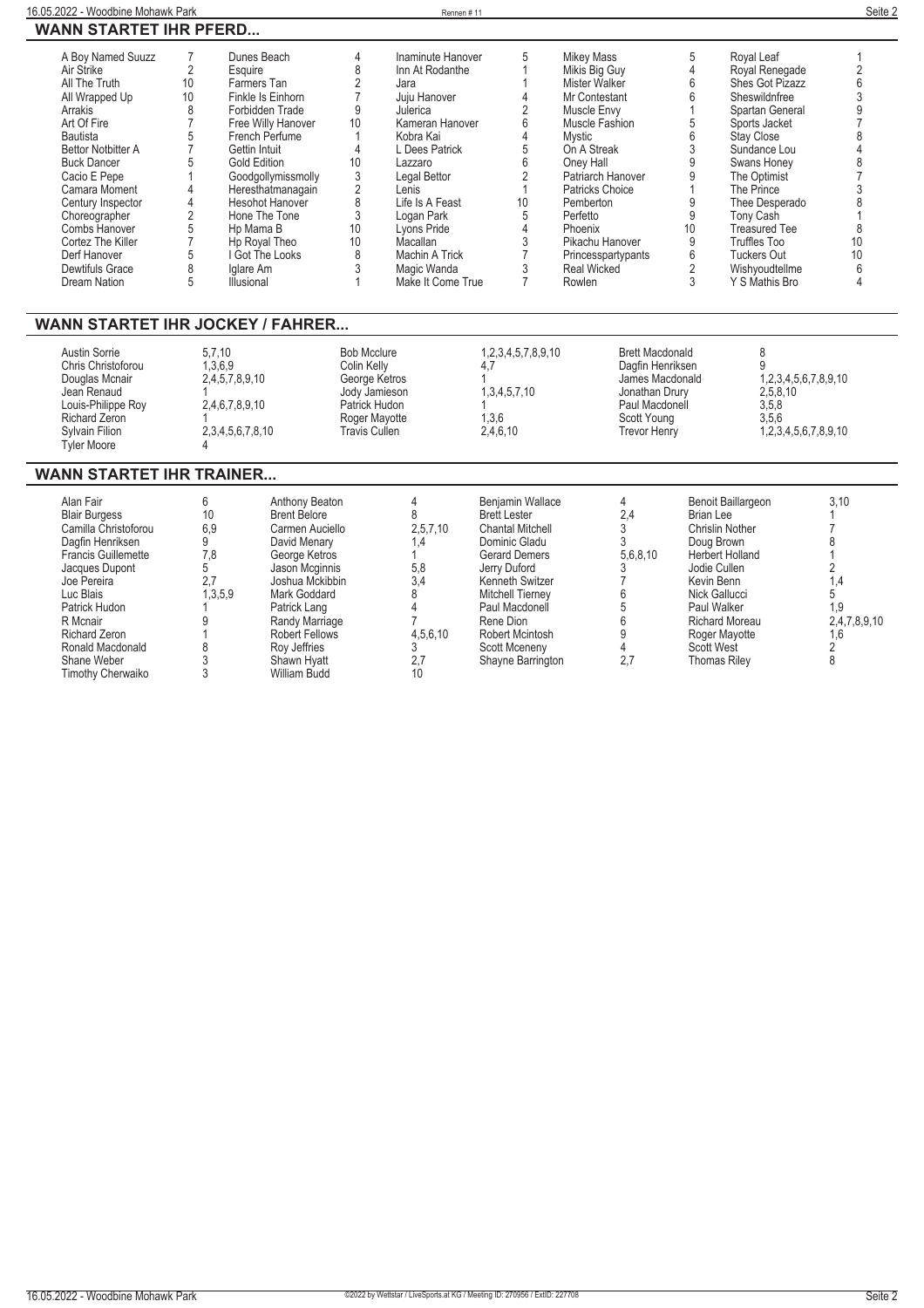#### **1 01:00 1600 m 17.000 Race 1 Rennpreis: 17.000 4 YEAR OLDS & YOUNGER, NW 1 RACE OR \$7,000 LIFETIME.|NO ALLOWANCES. 1 1600** ML: 7,0 **79.40 Cacio E Pepe**<br>3j. rotbraun W (Muscle Mass - Anneli Hanover<br>Trainer: David Menary Besitzer: Julie Ferguson,Greely-Lloyd **Jody Jamieson 2** ML: 11,0 **Jara** 3j. grau S (Il Sogno Dream - Tomorrows Drea Trainer: Paul Walker Besitzer: Paul Walker-Julie Walker-Rod **Jean Renaud 3** ML: 55,0 **74.40 French Perfume** 3j. rotbraun S (Walner - Lilu Hanover) Trainer: Luc Blais Besitzer: Determination,Montreal,QC **Bob Mcclure 4** ML: 9,0 **77.10 Royal Leaf** 3j. rotbraun W (Cantab Hall - New Royalty) Trainer: George Ketros Besitzer: George Ketros,Arthur,ON **George Ketros 5** ML: 16,0 **87.10 Tony Cash** 3j. rotbraun W (Muscle Mass - Shopsmagicwa Trainer: Patrick Hudon Besitzer: A J Cachia Sales Ltd,Newmar **Patrick Hudon 6** ML: 35,0 **78.90 Lenis** 3j. rotbraun W (Il Sogno Dream - Windsong Ch Trainer: Brian Lee Besitzer: Leonard Christopher,Acton,O **Chris Christoforou 7** ML: 4,0 **93.00 Muscle Envy** 3j. rotbraun S (Muscle Up The Goal - Money B Trainer: Kevin Benn Besitzer: Kevin Benn-Dennis Chadwick **Trevor Henry 8** ML: 16,0 **69.90 Patricks Choice** 3j. rotbraun S (Father Patrick - Absolutely Divi Trainer: Richard Zeron Besitzer: Cool Cat Racinginc,Flemingto **Richard Zeron 9** ML: 11,0 **75.70 Inn At Rodanthe** 3j. rotbraun W (Cantab Hall - Mets Inn) Trainer: Herbert Holland Besitzer: Gino Toscani,Mount Hope,O **James Macdonald 10** ML: 5,0 **64.40 Illusional** 3j. rotbraun W (Muscle Hill - Magic Presto) Trainer: Roger Mayotte Besitzer: Just In Time Stable-R A W Eq **Roger Mayotte Ergebnis: Quoten:**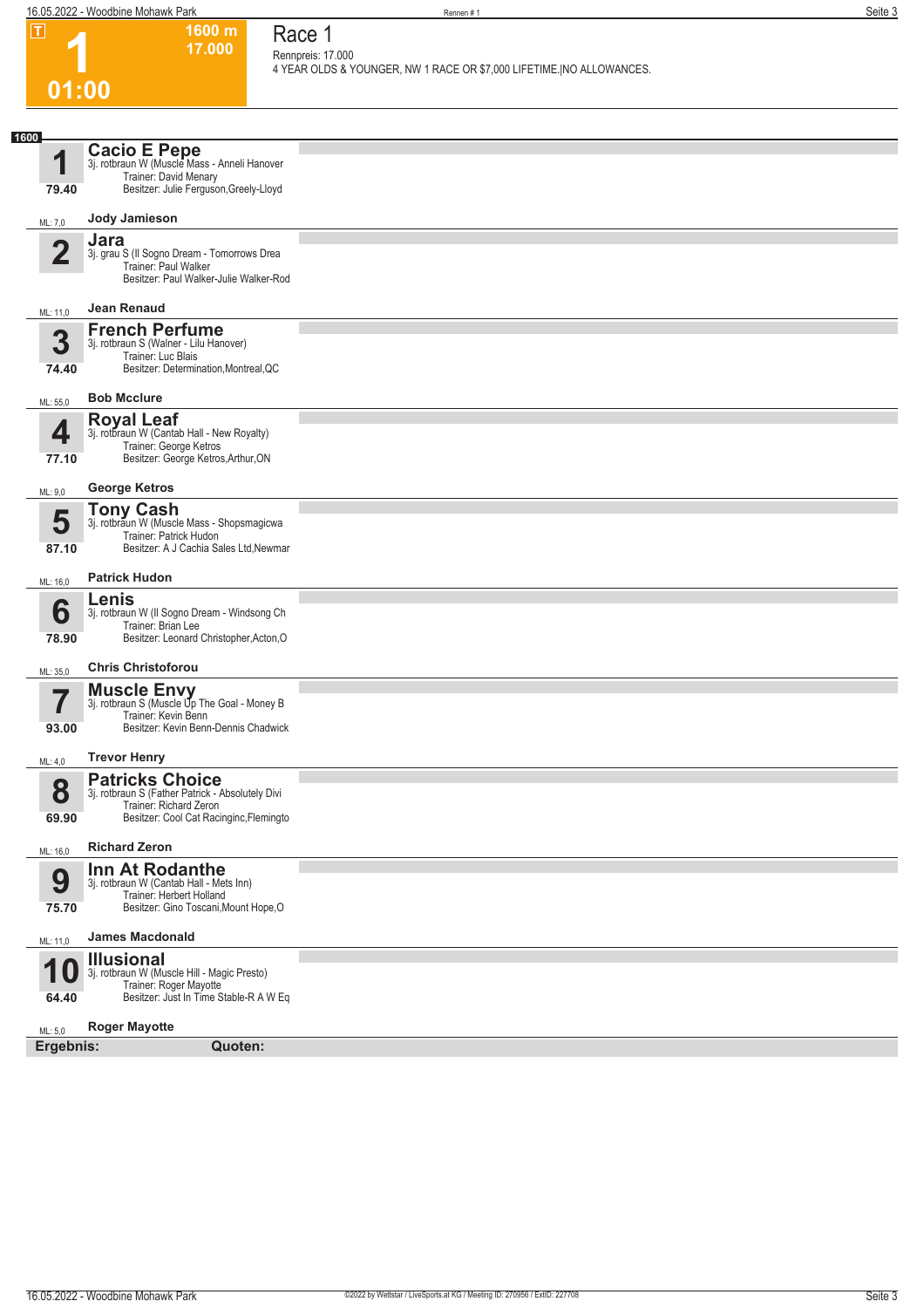**2**

**01:25**

### **1600 m 18.000 Race 2**

**Rennpreis: 18.000**

**CLAIMING HANDICAP \$22,000 TO \$30,000. ALLOWANCES FOR|AGE & SEX. ENTER IN MULTIPLES OF \$1,000.** 

| 1600                  |                                                                                                                                  |  |
|-----------------------|----------------------------------------------------------------------------------------------------------------------------------|--|
| 4                     | <b>Real Wicked</b><br>8j. schwarz W (Big Bad John - Real Ravishing)<br>Trainer: Shawn Hyatt                                      |  |
| 72.60                 | Besitzer: Kyle Strejch, Coldwater, ON                                                                                            |  |
| ML: 11,0              | Douglas Mcnair                                                                                                                   |  |
| $\overline{2}$        | Royal Renegade<br>10j. rotbraun W (Jk Royal Flush - Palma Ceia)<br>Trainer: Jodie Cullen                                         |  |
| 68.50                 | Besitzer: Paul Sanders, Surrey, BC                                                                                               |  |
| ML: 11,0              | <b>Travis Cullen</b>                                                                                                             |  |
| 3<br>74.40            | <b>Choreographer</b><br>7j. rotbraun W (Well Said - Boheman Dancer)<br>Trainer: Scott West<br>Besitzer: Scott West, Rockwood, ON |  |
|                       | <b>Bob Mcclure</b>                                                                                                               |  |
| ML: 55,0              |                                                                                                                                  |  |
| 4                     | <b>Air Strike</b><br>8j. rotbraun W (Always A Virgin - My Best Girl)<br>Trainer: Brett Lester                                    |  |
| 63.50                 | Besitzer: Eric Rosene, Bolton, ON                                                                                                |  |
| ML: 9,0               | <b>Louis-Philippe Roy</b>                                                                                                        |  |
| 5                     | Heresthatmanagain<br>5j. rotbraun W (Warrawee Needy - Keystone R                                                                 |  |
| 75.70                 | Trainer: Joe Pereira<br>Besitzer: William Johnstone, Thorold, O                                                                  |  |
| ML: 7,0               | <b>James Macdonald</b>                                                                                                           |  |
| 6                     | <b>Julerica</b>                                                                                                                  |  |
| 72.60                 | 10j. rotbraun W (American Ideal - Mintjulep Blu<br>Trainer: Richard Moreau<br>Besitzer: Brandon Chiarot, Hamilton, ON            |  |
|                       |                                                                                                                                  |  |
| ML: 4,0               | <b>Sylvain Filion</b>                                                                                                            |  |
| 7                     | Legal Bettor<br>7j. rotbraun W (Bettors Delight - Legal Entity)<br>Trainer: Shayne Barrington                                    |  |
| 93.00                 | Besitzer: Joe Carnovale, Stoney Creek-                                                                                           |  |
| ML: 5,0               | <b>Trevor Henry</b>                                                                                                              |  |
| 8                     | <b>Farmers Tan</b><br>6j. rotbraun W (Always A Virgin - Sneaky Yank                                                              |  |
| 68.00                 | Trainer: Carmen Auciello<br>Besitzer: Daniel Sarafian, Unionville, ON                                                            |  |
|                       | <b>Jonathan Drury</b>                                                                                                            |  |
| ML: 35.0<br>Ergebnis: | Quoten:                                                                                                                          |  |
|                       |                                                                                                                                  |  |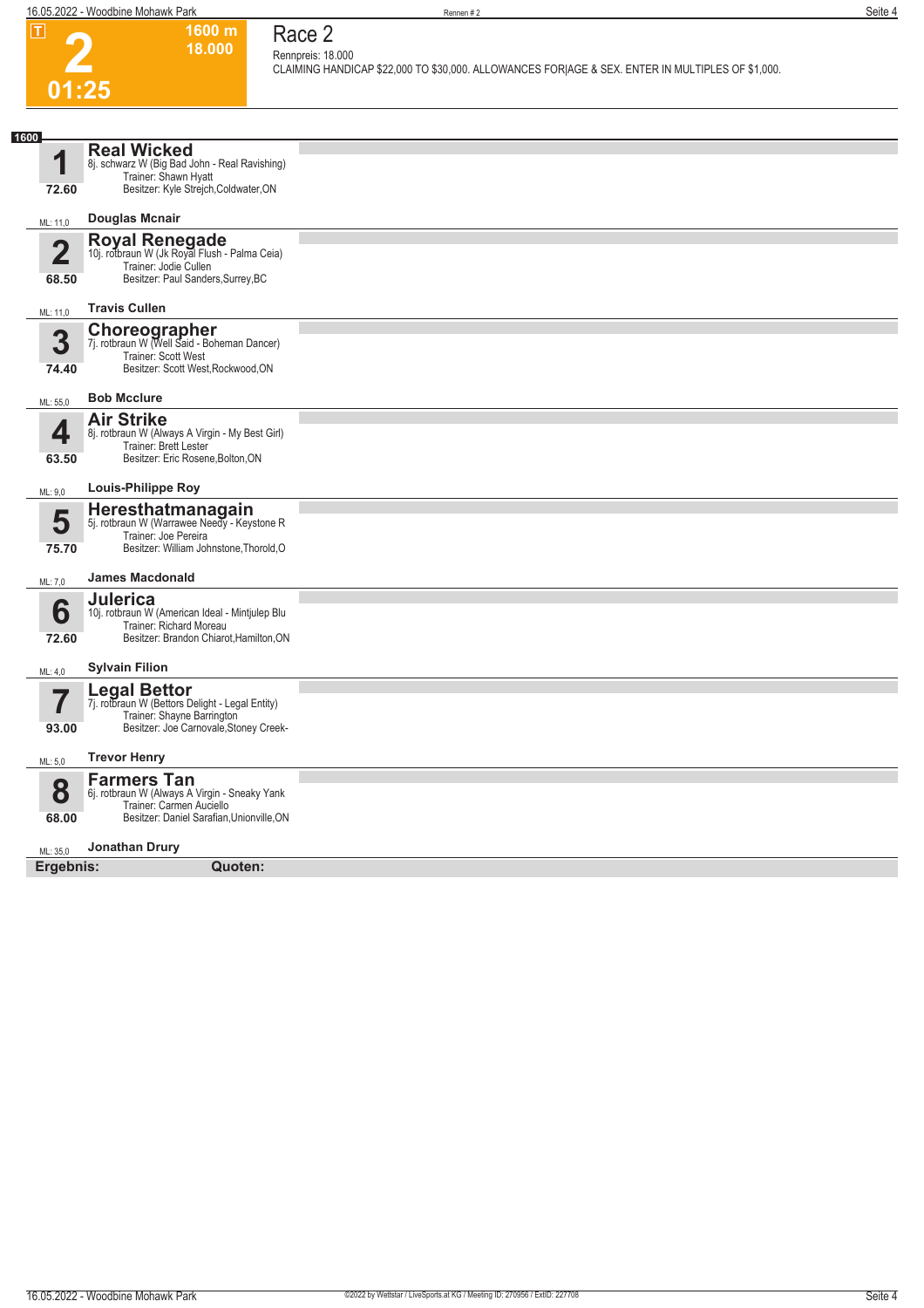| $\Box$                  | 1600 m                                                                        | Race 3                                                 |
|-------------------------|-------------------------------------------------------------------------------|--------------------------------------------------------|
|                         | 23.000                                                                        | Rennpreis: 23.000                                      |
|                         | 01:50                                                                         | NW 5 (FM 7) RACES OR \$86,000 (FM \$100,000) LIFETIME. |
|                         |                                                                               |                                                        |
| 1600                    |                                                                               |                                                        |
| 1                       | <b>The Prince</b><br>4j. rotbraun W (Archangel - Princess Lilly)              |                                                        |
| 74.80                   | Trainer: Chantal Mitchell<br>Besitzer: Imagine Stable, QC-Party Don           |                                                        |
|                         | <b>Paul Macdonell</b>                                                         |                                                        |
| ML: 11,0                | <b>Sheswildnfree</b>                                                          |                                                        |
| $\overline{\mathbf{2}}$ | 5j. rotbraun S (Muscle Mass - Fiery Manes)<br>Trainer: Shane Weber            |                                                        |
| 93.00                   | Besitzer: Thomas & Elizabeth Rankin, S                                        |                                                        |
| ML: 16,0                | <b>Trevor Henry</b>                                                           |                                                        |
| 3                       | <b>Macallan</b>                                                               |                                                        |
|                         | 6j. rotbraun W (Credit Winner - Margarita Hall)<br>Trainer: Timothy Cherwaiko |                                                        |
| 75.30                   | Besitzer: Gary Green, Puslinch-Timothy                                        |                                                        |
| ML: 6,0                 | <b>Scott Young</b>                                                            |                                                        |
| 4                       | <b>Iglare Am</b><br>4j. rotbraun S (Southwind Frank - Noblesse BI             |                                                        |
| 79.40                   | Trainer: Dominic Gladu<br>Besitzer: Thestable Iglare Am Group, G              |                                                        |
| ML: 7,0                 | Jody Jamieson                                                                 |                                                        |
|                         | <b>On A Streak</b>                                                            |                                                        |
| 5                       | 4j. rotbraun H (Cantab Hall - Habits Best)<br>Trainer: Luc Blais              |                                                        |
| 74.40                   | Besitzer: Determination, Montreal, QC                                         |                                                        |
| ML: 5,0                 | <b>Bob Mcclure</b>                                                            |                                                        |
| 6                       | <b>Goodgollymissmolly</b><br>4j. rotbraun S (Love You - Duolotta)             |                                                        |
| 75.70                   | Trainer: Joshua Mckibbin<br>Besitzer: Murray Cox, Rockwood, ON                |                                                        |
| ML: 35,0                | <b>James Macdonald</b>                                                        |                                                        |
|                         | <b>Magic Wanda</b>                                                            |                                                        |
|                         | 5j. rotbraun S (Kadabra - Bax Of Life)<br>Trainer: Jerry Duford               |                                                        |
| 78.90                   | Besitzer: Home Stretch Holdings Inc-LI                                        |                                                        |
| ML: 16,0                | <b>Chris Christoforou</b>                                                     |                                                        |
| 8                       | <b>Rowlen</b><br>6j. grau S (Johnny William - Amoreena)                       |                                                        |
| 64.40                   | Trainer: Roy Jeffries<br>Besitzer: Debra Jeffries, Campbellville,             |                                                        |
|                         | <b>Roger Mayotte</b>                                                          |                                                        |
| ML: 9,0                 | <b>Hone The Tone</b>                                                          |                                                        |
| 9                       | 5j. rotbraun W (E L Titan - R Tonys Girl)<br>Trainer: Benoit Baillargeon      |                                                        |
| 72.60                   | Besitzer: Thomas & Elizabeth Rankin, S                                        |                                                        |
| ML: 45,0                | <b>Sylvain Filion</b>                                                         |                                                        |
| Ergebnis:               | Quoten:                                                                       |                                                        |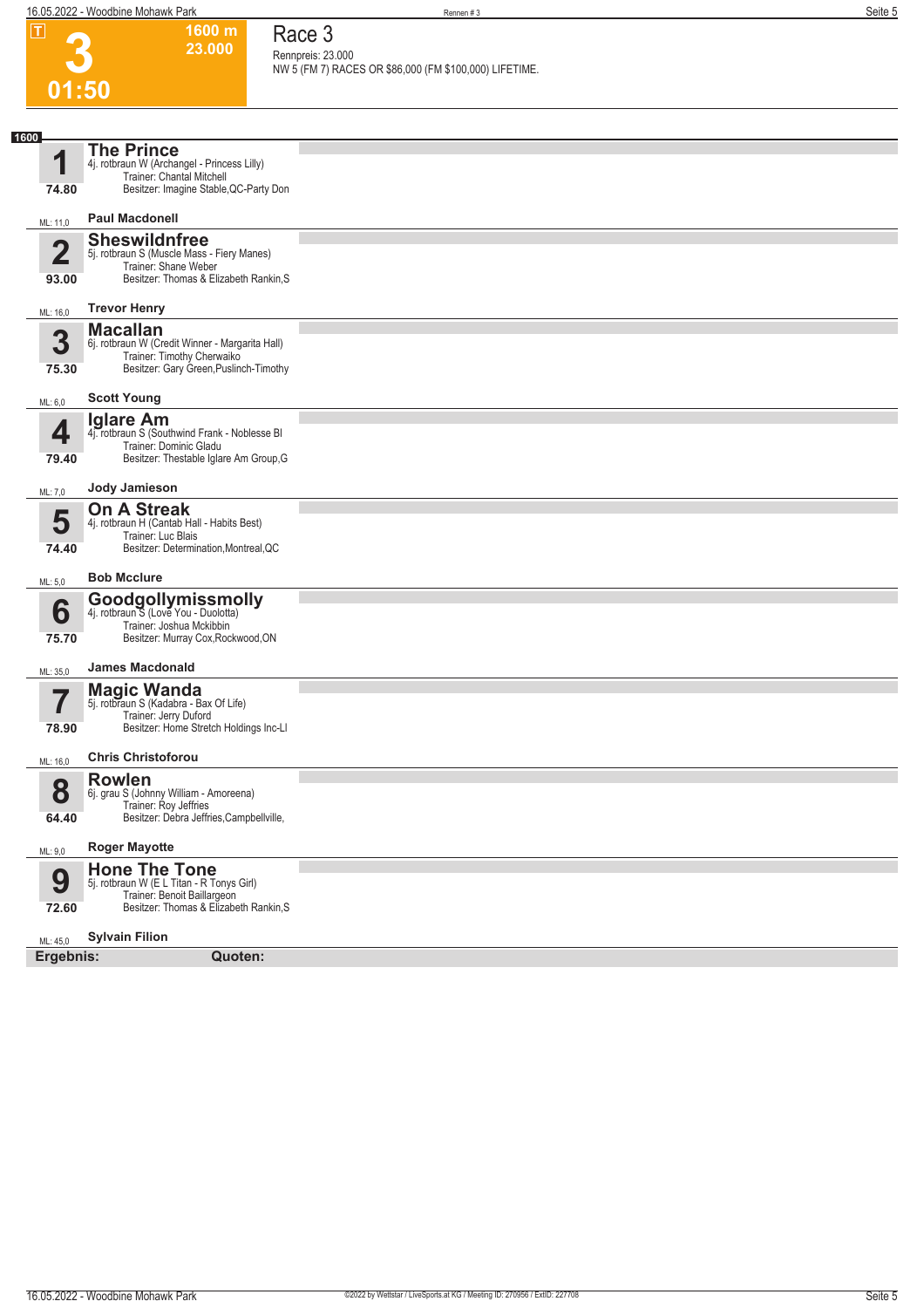**1600 m 17.000**  **Race 4 Rennpreis: 17.000**

**4 YEAR OLDS & YOUNGER, NW 1 RACES OR \$7,000 LIFETIME.|NO ALLOWANCES.** 

## **4 02:15**

| 1600                     | <b>Camara Moment</b>                                                  |  |
|--------------------------|-----------------------------------------------------------------------|--|
| 4                        | 3j. grau H (Control The Moment - Utica Bayam<br>Trainer: Patrick Lang |  |
| 63.50                    | Besitzer: Dewitt Stables, Little Britain, O                           |  |
| ML: 45,0                 | <b>Louis-Philippe Roy</b>                                             |  |
|                          | <b>Gettin Intuit</b>                                                  |  |
| $\mathbf 2$              | 3j. grau H (Sportswriter - Shes So Hot)<br>Trainer: Benjamin Wallace  |  |
| 74.40                    | Besitzer: Daniel & Jean-Christophe Plo                                |  |
| ML: 16,0                 | <b>Colin Kelly</b>                                                    |  |
| 3                        | <b>Lyons Pride</b><br>3j. rotbraun W (Bettors Delight - Clear View Ha |  |
|                          | Trainer: Anthony Beaton                                               |  |
| 93.00                    | Besitzer: Threelyonsracing, Brantford, O                              |  |
| ML: 5,0                  | <b>Trevor Henry</b>                                                   |  |
| 4                        | <b>Mikis Big Guy</b><br>3j. rotbraun W (Always B Miki - Gallic Sea)   |  |
|                          | Trainer: Scott Mceneny                                                |  |
| 77.10                    | Besitzer: Jeffrey & Michael Snyder, Ne                                |  |
| ML: 16,0                 | <b>Tyler Moore</b>                                                    |  |
| 5                        | <b>Century Inspector</b><br>3j. rotbraun H (Hes Watching - Mary Bits) |  |
|                          | Trainer: Brett Lester                                                 |  |
| 79.40                    | Besitzer: Eric Rosene, Bolton, ON                                     |  |
| ML: 4,0                  | Jody Jamieson                                                         |  |
| 6                        | <b>Y S Mathis Bro</b><br>3j. rotbraun H (Shadow Play - Letmedowneasy  |  |
|                          | Trainer: Richard Moreau                                               |  |
| 72.60                    | Besitzer: Yves Sarrazin, La Presentatio                               |  |
| ML: 55,0                 | <b>Sylvain Filion</b>                                                 |  |
| $\overline{\phantom{a}}$ | <b>Dunes Beach</b><br>3j. rotbraun W (Sunshine Beach - Blue Angel     |  |
|                          | Trainer: Kevin Benn                                                   |  |
| 68.50                    | Besitzer: Dennis Chadwick-Kevin Benn                                  |  |
| ML: 9,0                  | <b>Travis Cullen</b>                                                  |  |
| 8                        | <b>Sundance Lou</b><br>3j. grau W (Sunshine Beach - Dancin Barefoot   |  |
|                          | Trainer: David Menary                                                 |  |
| 75.70                    | Besitzer: Menary Guerriero-Steve Heim                                 |  |
| ML: 7,0                  | <b>James Macdonald</b>                                                |  |
| 9                        | Juju Hanover<br>3j. rotbraun W (Artspeak - Jans Luck)                 |  |
|                          | Trainer: Joshua Mckibbin                                              |  |
| 74.40                    | Besitzer: Joshua Mckibbin-Murray Cox-                                 |  |
| ML: 16,0                 | <b>Bob Mcclure</b>                                                    |  |
|                          | Kobra Kai<br>3j. rotbraun W (Shanghai Phil - Fanciful)                |  |
| U                        | Trainer: Robert Fellows                                               |  |
| 72.60                    | Besitzer: Patrick Dillon, Port Hope, ON                               |  |
| ML: 11,0                 | <b>Douglas Mcnair</b>                                                 |  |
| Ergebnis:                | Quoten:                                                               |  |
|                          |                                                                       |  |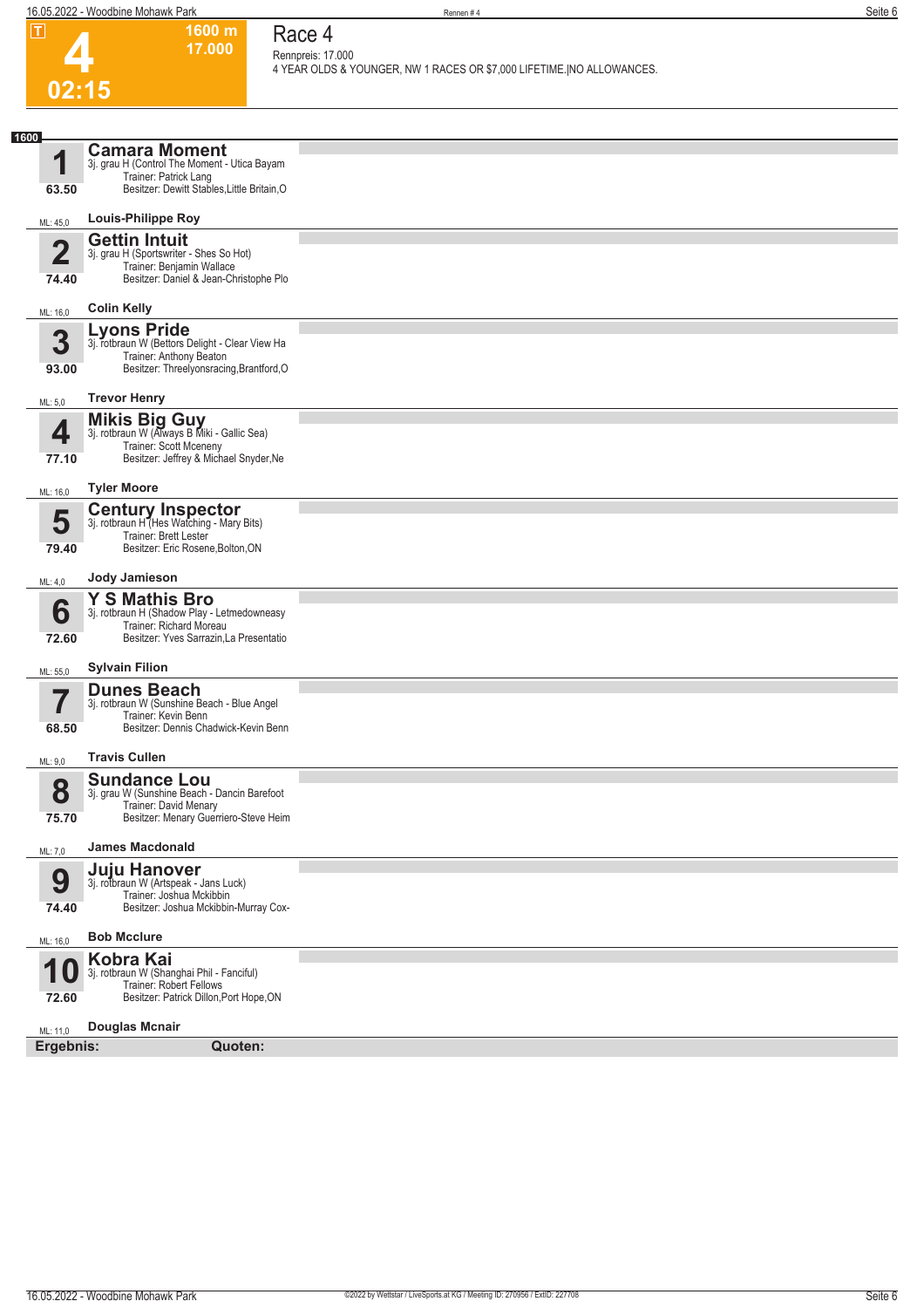

#### **1600 m 26.000 Race 5 Rennpreis: 26.000**

**NW \$21,000 LAST 5 STARTS. AE: NW \$30,000 LAST 10|STARTS. AE: NW \$130,000 LIFETIME. AE: 4 YEAR OLDS.** 

| 1600                    |                                                                                                                                              |  |
|-------------------------|----------------------------------------------------------------------------------------------------------------------------------------------|--|
| 1<br>75.70              | Logan Park<br>4j. schwarz W (Archangel - Rite Outa The Par<br><b>Trainer: Robert Fellows</b><br>Besitzer: Outofthepark Stable-Reg Hig        |  |
| ML: 45,0                | <b>James Macdonald</b>                                                                                                                       |  |
| $\overline{2}$<br>74.40 | <b>Inaminute Hanover</b><br>4j. rotbraun W (Bar Hopping - Im On Cloud Nin<br>Trainer: Luc Blais<br>Besitzer: Determination, Montreal, QC     |  |
| ML: 9,0                 | <b>Bob Mcclure</b>                                                                                                                           |  |
| 3<br>75.30              | <b>Dream Nation</b><br>6j. grau W (Archangel - Mississippi Dream)<br>Trainer: Jacques Dupont<br>Besitzer: Les Ecuries Dorleans Inc-Ecu       |  |
| ML: 4,0                 | <b>Scott Young</b>                                                                                                                           |  |
| 4<br>93.00              | <b>Derf Hanover</b><br>8j. rotbraun W (Cantab Hall - Drink N Drive)<br>Trainer: Gerard Demers<br>Besitzer: Triple S Equine, Newton, ON       |  |
| ML: 7,0                 | <b>Trevor Henry</b>                                                                                                                          |  |
| 5<br>72.60              | L Dees Patrick<br>4j. rotbraun W (Father Patrick - L Dees Cashm<br>Trainer: Jason Mcginnis<br>Besitzer: Thestable L Dees Patrick, Gue        |  |
| ML: 11,0                | <b>Sylvain Filion</b>                                                                                                                        |  |
| 6<br>68.00              | <b>Mikey Mass</b><br>5j. rotbraun W (Muscle Mass - Featured Image<br>Trainer: Nick Gallucci<br>Besitzer: Nick Gallucci-Vince Gallucci-       |  |
| ML: 11,0                | Jonathan Drury                                                                                                                               |  |
| 72.60                   | <b>Buck Dancer</b><br>6j. rotbraun W (Guccio - Shaken Not Stirred)<br>Trainer: Carmen Auciello<br>Besitzer: Fox Racing Inc, New York, NY     |  |
| ML: 6,0                 | <b>Douglas Mcnair</b>                                                                                                                        |  |
| 8<br>73.90              | <b>Bautista</b><br>7j. grau H (Muscle Hill - Ever Gorgeous)<br>Trainer: Gerard Demers<br>Besitzer: Triple S Equine, Newton, ON               |  |
| ML: 16,0                | <b>Austin Sorrie</b>                                                                                                                         |  |
| 9<br>74.80              | <b>Combs Hanover</b><br>5j. rotbraun W (Archangel - Chez Lucie)<br>Trainer: Paul Macdonell<br>Besitzer: Chris & Michael Storms, Picto        |  |
| ML: 5,0                 | <b>Paul Macdonell</b>                                                                                                                        |  |
| И<br>U<br>79.40         | <b>Muscle Fashion</b><br>7j. rotbraun W (Muscle Hill - Yankee Senorita)<br>Trainer: Carmen Auciello<br>Besitzer: Gary Volpe, St Thomas-Steve |  |
| ML: 16,0                | Jody Jamieson                                                                                                                                |  |
| Ergebnis:               | Quoten:                                                                                                                                      |  |
|                         |                                                                                                                                              |  |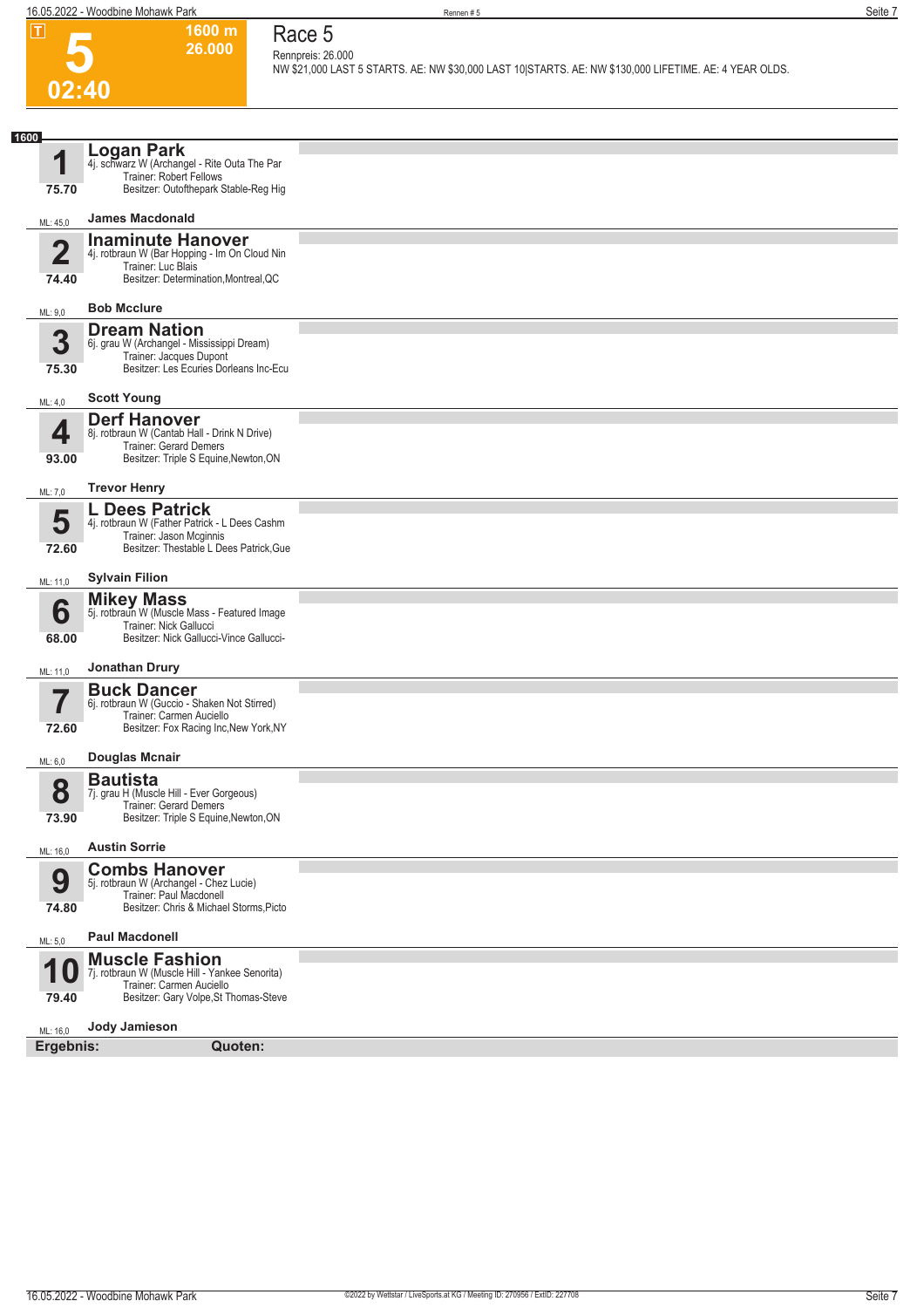**6**

**03:05**

**1600 m 16.000 Race 6**

**Rennpreis: 16.000 NW \$6,700 LAST 5 STARTS OR NW \$14,000 LAST 10 STARTS.|AE: NOT AVERAGING \$1,400 PER START IN 2021-22 ( MIN 10|STARTS) AE: OPT. CLM. \$25,000.** 

| 1600<br>1               | Wishyoudtellme                                                             |  |
|-------------------------|----------------------------------------------------------------------------|--|
|                         |                                                                            |  |
|                         | 6j. rotbraun W (Wishing Stone - Time To Tell)<br>Trainer: Mitchell Tierney |  |
| 75.30                   | Besitzer: Triple S Equine, Newton, ON                                      |  |
| ML: 9,0                 | <b>Scott Young</b>                                                         |  |
| $\overline{\mathbf{2}}$ | <b>Mister Walker</b><br>5j. rotbraun W (Muscle Hill - Dorsay)              |  |
|                         | Trainer: Gerard Demers                                                     |  |
| 75.70                   | Besitzer: Triple S Equine, Newton, ON                                      |  |
| ML: 11.0                | <b>James Macdonald</b>                                                     |  |
| 3                       | <b>Shes Got Pizazz</b><br>7j. rotbraun S (Manofmanymissions - Shes Not     |  |
|                         | Trainer: Alan Fair<br>Besitzer: Elizabeth Fair, Ancaster, ON               |  |
| 68.50                   |                                                                            |  |
| ML: 7,0                 | <b>Travis Cullen</b>                                                       |  |
| 4                       | <b>Princesspartypants</b><br>5j. rotbraun S (Muscle Mass - No Magic To It) |  |
| 64.40                   | Trainer: Roger Mayotte<br>Besitzer: Just In Time Stable-R A W Eq           |  |
|                         |                                                                            |  |
| ML: 4,0                 | <b>Roger Mayotte</b>                                                       |  |
| 5                       | <b>Kameran Hanover</b><br>8j. rotbraun H (Donato Hanover - Kandor Hano     |  |
| 78.90                   | Trainer: Camilla Christoforou<br>Besitzer: Charalambos Christoforou-Irv    |  |
|                         |                                                                            |  |
| ML: 35,0                | <b>Chris Christoforou</b>                                                  |  |
| 6                       | <b>Mr Contestant</b><br>7j. rotbraun W (Winning Mister - Lovely Challe     |  |
| 72.60                   | Trainer: Robert Fellows<br>Besitzer: N Yolanda Fellows-Haly Jojo           |  |
|                         |                                                                            |  |
| ML: 55,0                | <b>Sylvain Filion</b>                                                      |  |
| $\overline{\mathbf{7}}$ | Lazzaro<br>6j. rotbraun W (Explosive Matter - L Dees Cas                   |  |
|                         | <b>Trainer: Robert Fellows</b>                                             |  |
| 93.00                   | Besitzer: Robert Don Fellows, ON-Blair                                     |  |
| ML: 5,0                 | <b>Trevor Henry</b>                                                        |  |
| 8                       | <b>Mystic</b><br>4j. rotbraun W (Kadabra - Mystical Oaks)                  |  |
|                         | Trainer: Rene Dion                                                         |  |
| 63.50                   | Besitzer: Susanne Kerwood, Acton, ON                                       |  |
| ML: 11,0                | <b>Louis-Philippe Roy</b>                                                  |  |
| Ergebnis:               | Quoten:                                                                    |  |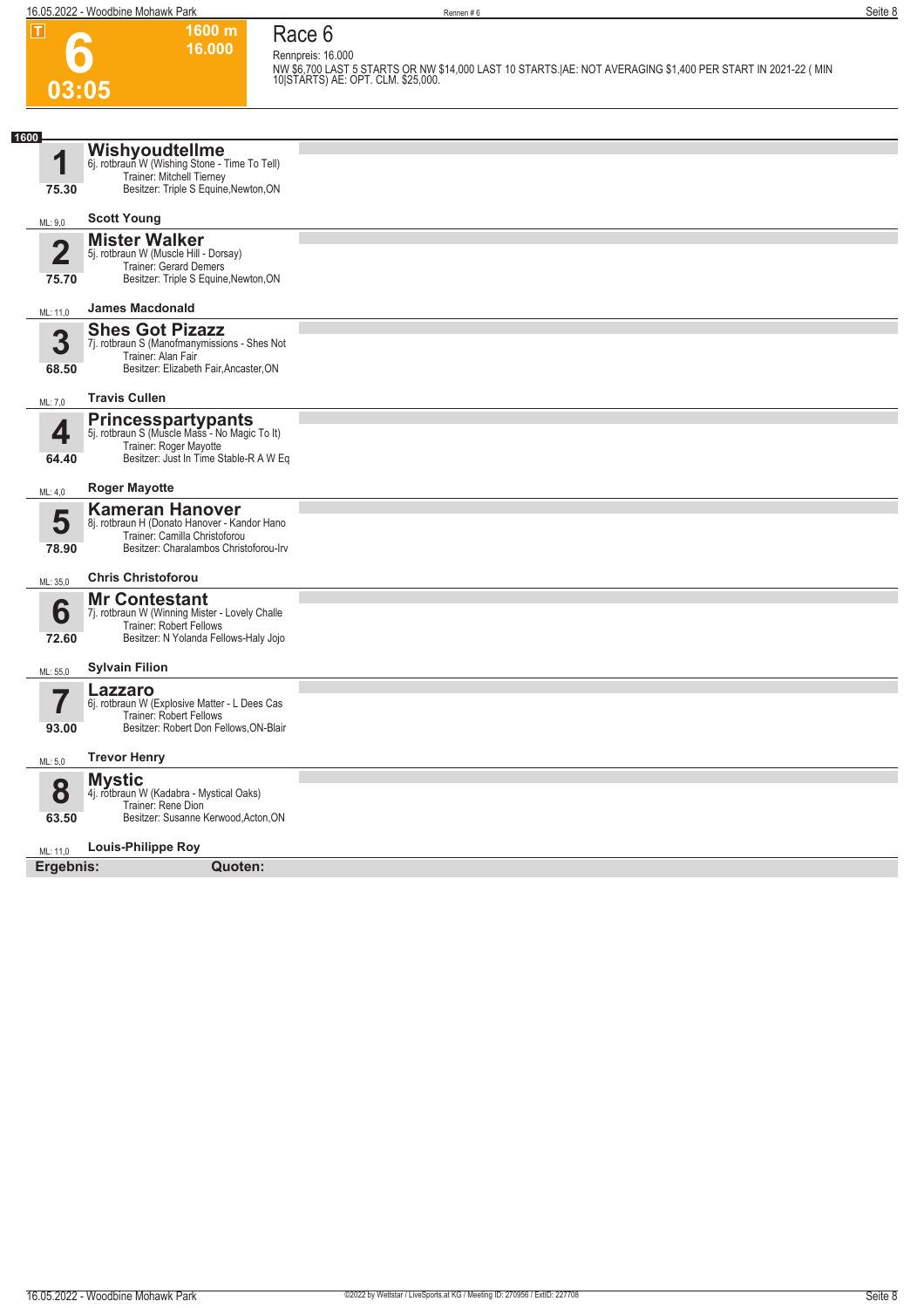**1600 m 13.000** 

**Race 7 Rennpreis: 13.000**

**CLAIMING HANDICAP \$12,000 TO \$18,000. ALLOWANCES FOR|AGE & SEX. ENTER IN MULTIPLES OF \$1,000.** 



| 1600                    | <b>Sports Jacket</b>                                                     |                        |         |              |                                                |                                                                                 |
|-------------------------|--------------------------------------------------------------------------|------------------------|---------|--------------|------------------------------------------------|---------------------------------------------------------------------------------|
| 4                       | 6j. rotbraun H (Sportswriter - Greenwich Girl)<br>Trainer: Shawn Hyatt   |                        |         |              |                                                |                                                                                 |
| 74.40                   | Besitzer: Kyle Streich, Coldwater, ON                                    |                        |         |              |                                                |                                                                                 |
| ML: 16,0                | <b>Colin Kelly</b>                                                       |                        |         |              |                                                |                                                                                 |
| $\overline{\mathbf{2}}$ | The Optimist<br>11j. rotbraun W (No Pan Intended - Coriander             | 14.10 Moh              |         |              | 57,2 Zeron Richard                             |                                                                                 |
|                         | Trainer: Randy Marriage                                                  | 05.10 Spck             | 8<br>1  | 1600<br>1600 | 4,9 Putnamjr Carl                              | Princeclyde, Wacobruiser, Okgalahad<br>Theoptimist, Howtweetitis, Intheswim     |
| 72.60                   | Besitzer: Randy Marriage, Clinton, ON                                    | 30.09 Moh              | 7       | 1600         | 27,3 Mcnair Douglas R                          | Twomickeytrip, Surprisehanover, Vitalbliss                                      |
| ML: 6,0                 | <b>Douglas Mcnair</b>                                                    | 23.09 Moh<br>09.09 Moh | 10<br>3 | 1600<br>1600 | 12,5 Mcnair Douglas R<br>31,4 Mcnair Douglas R | Meetyouatmidnight, Okgalahad, Twomickeyt<br>Dancinhill, Okguinness, Theoptimist |
|                         | <b>Finkle Is Einhorn</b>                                                 |                        |         |              |                                                |                                                                                 |
| 3                       | 4j. rotbraun W (Sunshine Beach - Twin B Virtu                            |                        |         |              |                                                |                                                                                 |
| 75.70                   | Trainer: Carmen Auciello<br>Besitzer: Daniel Sarafian, Unionville, ON    |                        |         |              |                                                |                                                                                 |
| ML: 16,0                | <b>James Macdonald</b>                                                   |                        |         |              |                                                |                                                                                 |
|                         | <b>Make It Come True</b>                                                 |                        |         |              |                                                |                                                                                 |
| 4                       | 5j. rotbraun W (Captaintreacherous - Dream O                             |                        |         |              |                                                |                                                                                 |
| 73.90                   | Trainer: Joe Pereira<br>Besitzer: James Barry, Richmond Hill, O          |                        |         |              |                                                |                                                                                 |
| ML: 11,0                | <b>Austin Sorrie</b>                                                     |                        |         |              |                                                |                                                                                 |
|                         | <b>Art Of Fire</b>                                                       |                        |         |              |                                                |                                                                                 |
| 5                       | 8j. rotbraun W (Barber Pole - Dees Art Girl)<br>Trainer: Chrislin Nother |                        |         |              |                                                |                                                                                 |
| 63.50                   | Besitzer: Chrislin Nother, Flamborough,                                  |                        |         |              |                                                |                                                                                 |
| ML: 9,0                 | <b>Louis-Philippe Roy</b>                                                |                        |         |              |                                                |                                                                                 |
|                         | <b>Cortez The Killer</b>                                                 |                        |         |              |                                                |                                                                                 |
| 6                       | 7j. rotbraun W (Mach Three - Hot Butter)<br>Trainer: Kenneth Switzer     |                        |         |              |                                                |                                                                                 |
| 79.40                   | Besitzer: Dark Stables, Georgetown, ON                                   |                        |         |              |                                                |                                                                                 |
| ML: 7,0                 | Jody Jamieson                                                            |                        |         |              |                                                |                                                                                 |
|                         | <b>Bettor Notbitter A</b>                                                |                        |         |              |                                                |                                                                                 |
|                         | 10j. rotbraun W (Bettors Delight - Fina Gemim                            |                        |         |              |                                                |                                                                                 |
| 74.40                   | Trainer: Francis Guillemette<br>Besitzer: Francis Guillemette, Guelph, O |                        |         |              |                                                |                                                                                 |
|                         | <b>Bob Mcclure</b>                                                       |                        |         |              |                                                |                                                                                 |
| ML: 5,0                 |                                                                          |                        |         |              |                                                |                                                                                 |
| 8                       | <b>A Boy Named Suuzz</b><br>11j. rotbraun W (Mr Saratoga - Proxahantis)  |                        |         |              |                                                |                                                                                 |
|                         | Trainer: Richard Moreau                                                  |                        |         |              |                                                |                                                                                 |
| 72.60                   | Besitzer: Normand Beausoleil, Montreal                                   |                        |         |              |                                                |                                                                                 |
| ML: 4,0                 | <b>Sylvain Filion</b>                                                    |                        |         |              |                                                |                                                                                 |
|                         | <b>Machin A Trick</b>                                                    |                        |         |              |                                                |                                                                                 |
| 9                       | 8j. rotbraun W (Mach Three - Tricky)<br>Trainer: Shayne Barrington       |                        |         |              |                                                |                                                                                 |
| 93.00                   | Besitzer: Joe Carnovale, Stoney Creek-                                   |                        |         |              |                                                |                                                                                 |
| ML: 35,0                | <b>Trevor Henry</b>                                                      |                        |         |              |                                                |                                                                                 |
| Ergebnis:               | Quoten:                                                                  |                        |         |              |                                                |                                                                                 |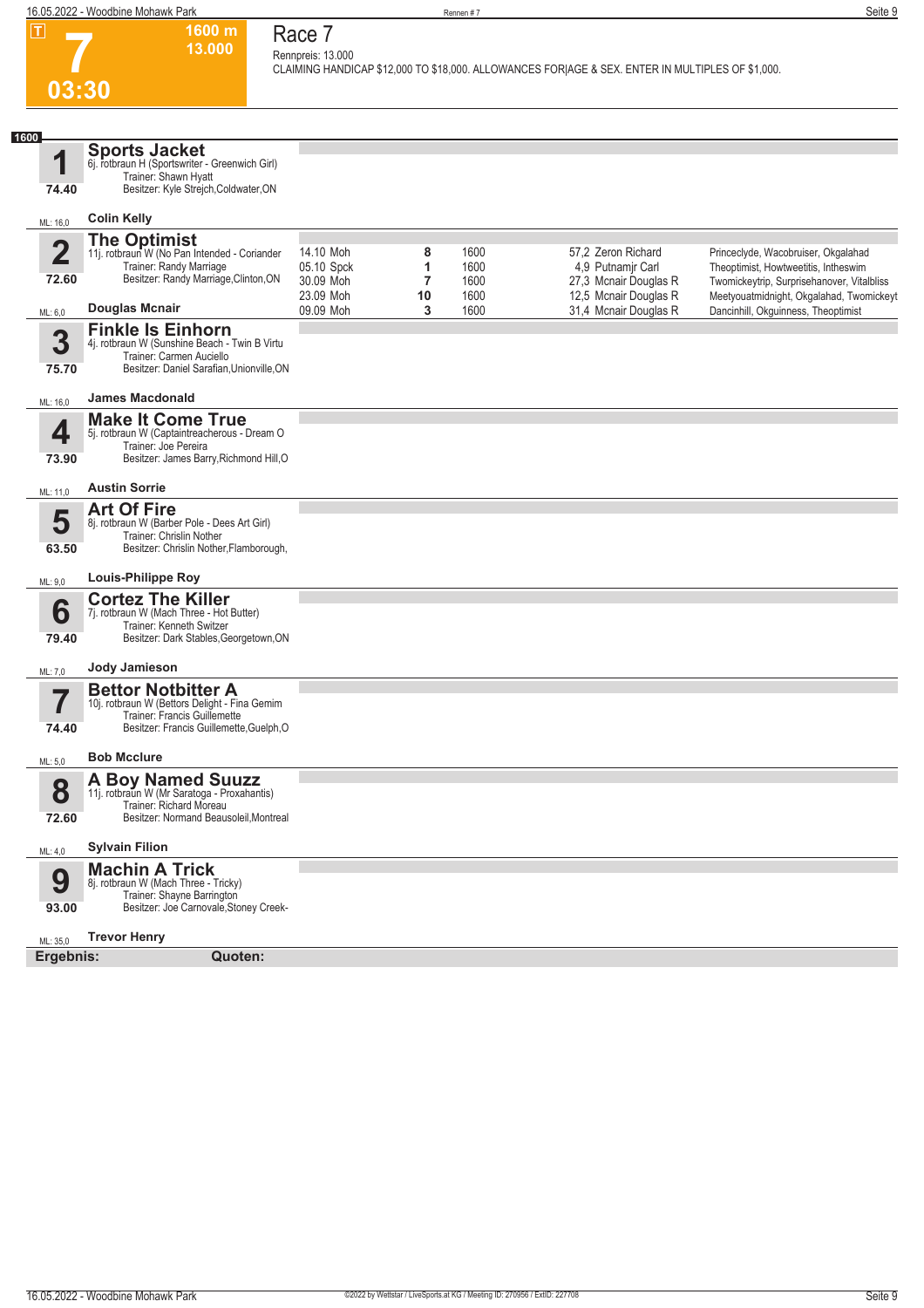**1600 m**

**Race 8**

 $\boxed{\Box}$  0

|                | 16.000                                                                                          | Rennpreis: 16.000<br>HORSES THAT HAVE STARTED FOR A PURSE OF \$15,000 OR LESS IN ONE OF LAST 5 STARTS. |
|----------------|-------------------------------------------------------------------------------------------------|--------------------------------------------------------------------------------------------------------|
| 03:55          |                                                                                                 |                                                                                                        |
|                |                                                                                                 |                                                                                                        |
| 1600           |                                                                                                 |                                                                                                        |
| 1              | <b>Swans Honey</b><br>6j. rotbraun S (Swan For All - Bc Honey)<br><b>Trainer: Gerard Demers</b> |                                                                                                        |
| 93.00          | Besitzer: Triple S Equine, Newton, ON                                                           |                                                                                                        |
| ML: 16,0       | <b>Trevor Henry</b>                                                                             |                                                                                                        |
| $\overline{2}$ | <b>Thee Desperado</b><br>9j. rotbraun W (Manofmanymissions - Front Po                           |                                                                                                        |
|                | Trainer: Brent Belore<br>Besitzer: Daniel & Karen Macintyre, Lon                                |                                                                                                        |
| 72.60          |                                                                                                 |                                                                                                        |
| ML: 11,0       | <b>Sylvain Filion</b><br><b>Dewtifuls Grace</b>                                                 |                                                                                                        |
| 3              | 4j. rotbraun S (Pine Credit - Dewtiful Lass)<br>Trainer: Ronald Macdonald                       |                                                                                                        |
| 61.20          | Besitzer: Nicholas Malcolm, Milton, ON                                                          |                                                                                                        |
| ML: 9,0        | <b>Brett Macdonald</b>                                                                          |                                                                                                        |
| 4              | <b>Arrakis</b><br>10j. grau W (Federal Flex - Kawartha An Wort                                  |                                                                                                        |
| 74.40          | Trainer: Francis Guillemette<br>Besitzer: Francis Guillemette, Guelph, O                        |                                                                                                        |
|                | <b>Bob Mcclure</b>                                                                              |                                                                                                        |
| ML: 5,0        | <b>Hesohot Hanover</b>                                                                          |                                                                                                        |
| 5              | 4j. rotbraun W (Bar Hopping - Hotentrot Hanov                                                   |                                                                                                        |
| 74.80          | Trainer: Doug Brown<br>Besitzer: Todd Coleman, ON-Jackson                                       |                                                                                                        |
| ML: 55,0       | <b>Paul Macdonell</b>                                                                           |                                                                                                        |
| 6              | <b>Treasured Tee</b><br>7j. grau W (Yankee Glide - Platinum T)                                  |                                                                                                        |
|                | Trainer: Richard Moreau<br>Besitzer: Bradley Grant, Milton, ON                                  |                                                                                                        |
| 72.60          |                                                                                                 |                                                                                                        |
| ML: 4,0        | <b>Douglas Mcnair</b>                                                                           |                                                                                                        |
| 7              | <b>I Got The Looks</b><br>5j. rotbraun H (E L Titan - Pretty Crafty)                            |                                                                                                        |
| 68.00          | Trainer: Thomas Riley<br>Besitzer: Triple S Equine, Newton, ON                                  |                                                                                                        |
| ML: 7,0        | Jonathan Drury                                                                                  |                                                                                                        |
| 8              | <b>Esquire</b><br>9j. rotbraun W (Kadabra - Earl Of My Dreams)                                  |                                                                                                        |
| 63.50          | Trainer: Mark Goddard<br>Besitzer: Brandon Guerra, Brantford, ON                                |                                                                                                        |
|                | <b>Louis-Philippe Roy</b>                                                                       |                                                                                                        |
| ML: 35,0       | <b>Stay Close</b>                                                                               |                                                                                                        |
| 9              | 5j. rotbraun W (Father Patrick - Tori Ann)<br>Trainer: Jason Mcginnis                           |                                                                                                        |
| 75.70          | Besitzer: Thestable Stay Close Grp, Gu                                                          |                                                                                                        |
| ML: 16,0       | <b>James Macdonald</b>                                                                          |                                                                                                        |
| Ergebnis:      | Quoten:                                                                                         |                                                                                                        |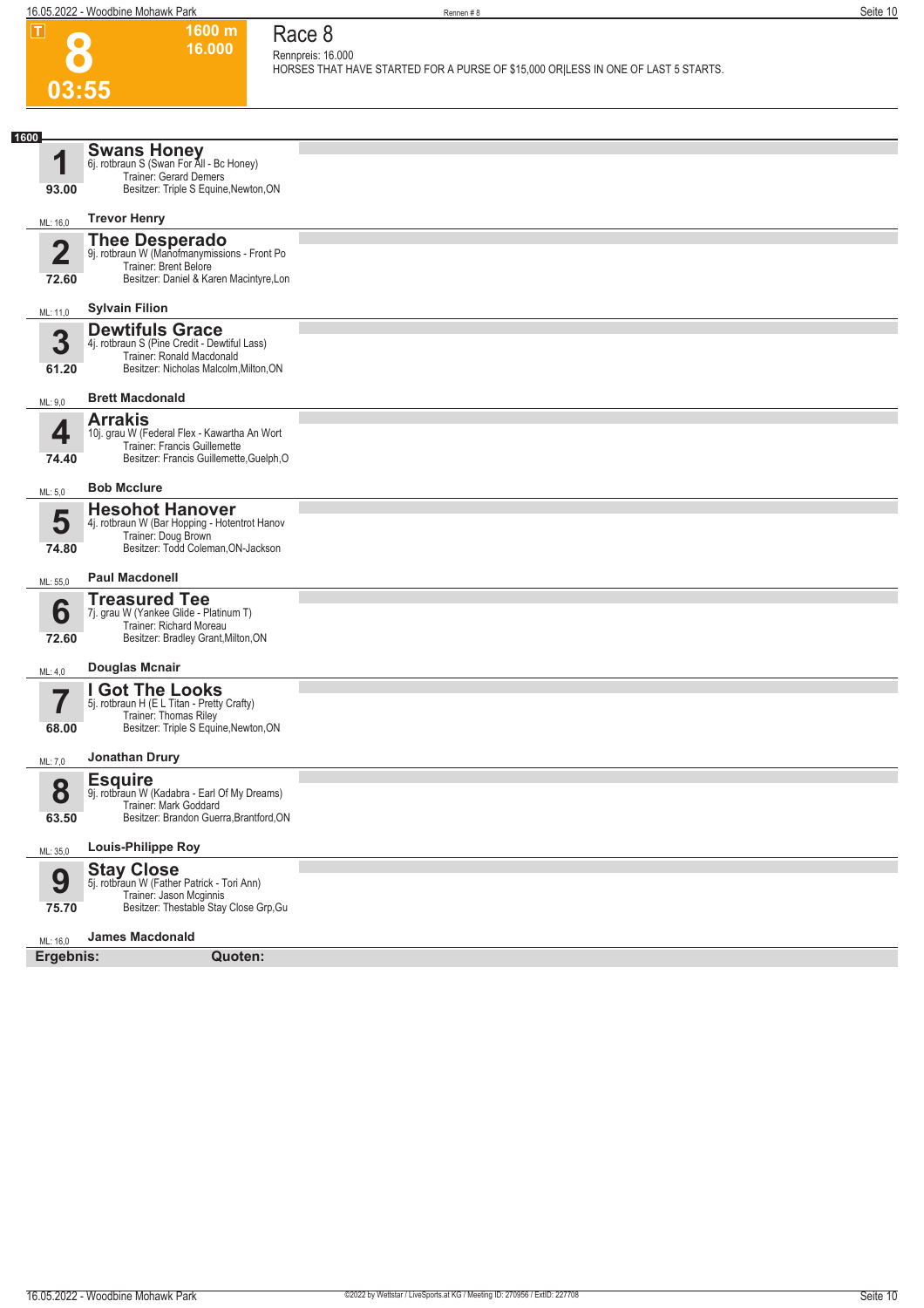**1600 m 45.500**  **Race 9 Rennpreis: 45.500 FREE FOR ALL.** 

**9**



| 04.20                            |                                                                                                                                                |  |
|----------------------------------|------------------------------------------------------------------------------------------------------------------------------------------------|--|
|                                  |                                                                                                                                                |  |
| 1600<br>1<br>75.70               | <b>Pemberton</b><br>5j. rotbraun W (Wheeling N Dealin - Dayshifter<br>Trainer: Paul Walker<br>Besitzer: Brenda Walker, Owen Sound-             |  |
| ML: 4,0                          | <b>James Macdonald</b>                                                                                                                         |  |
| $\overline{\mathbf{2}}$<br>78.90 | <b>Spartan General</b><br>5j. rotbraun W (Muscle Hill - Severence)<br>Trainer: Camilla Christoforou<br>Besitzer: Charalambos Christoforou-Irv  |  |
| ML: 7.0                          | <b>Chris Christoforou</b>                                                                                                                      |  |
| 3<br>93.00                       | <b>Oney Hall</b><br>6j. rotbraun W (Deweycheatumnhowe - On Wit<br>Trainer: Robert Mcintosh<br>Besitzer: Alan Leavitt, Lexington, KY            |  |
| ML: 35,0                         | <b>Trevor Henry</b>                                                                                                                            |  |
| 4<br>63.50                       | <b>Pikachu Hanover</b><br>8j. rotbraun H (Andover Hall - Playwood)<br>Trainer: R Mcnair<br>Besitzer: High Stakes Stable Inc, Farmi             |  |
| ML: 11,0                         | <b>Louis-Philippe Roy</b>                                                                                                                      |  |
| 5<br>74.40                       | <b>Forbidden Trade</b><br>6j. grau H (Kadabra - Pure Ivory)<br>Trainer: Luc Blais<br>Besitzer: Determination, Montreal, QC                     |  |
| ML: 45,0                         | <b>Bob Mcclure</b>                                                                                                                             |  |
| 6<br>75.70                       | <b>Perfetto</b><br>7j. rotbraun W (Majestic Son - Perfect Prelude)<br>Trainer: Dagfin Henriksen<br>Besitzer: Gerald Haggerty, Camden Ea        |  |
| ML: 55,0                         | Dagfin Henriksen                                                                                                                               |  |
| 72.60                            | <b>Patriarch Hanover</b><br>5j. rotbraun H (Father Patrick - Personal Style)<br>Trainer: Richard Moreau<br>Besitzer: Bradley Grant, Milton, ON |  |
| ML: 11,0                         | <b>Douglas Mcnair</b>                                                                                                                          |  |
| Ergebnis:                        | Quoten:                                                                                                                                        |  |